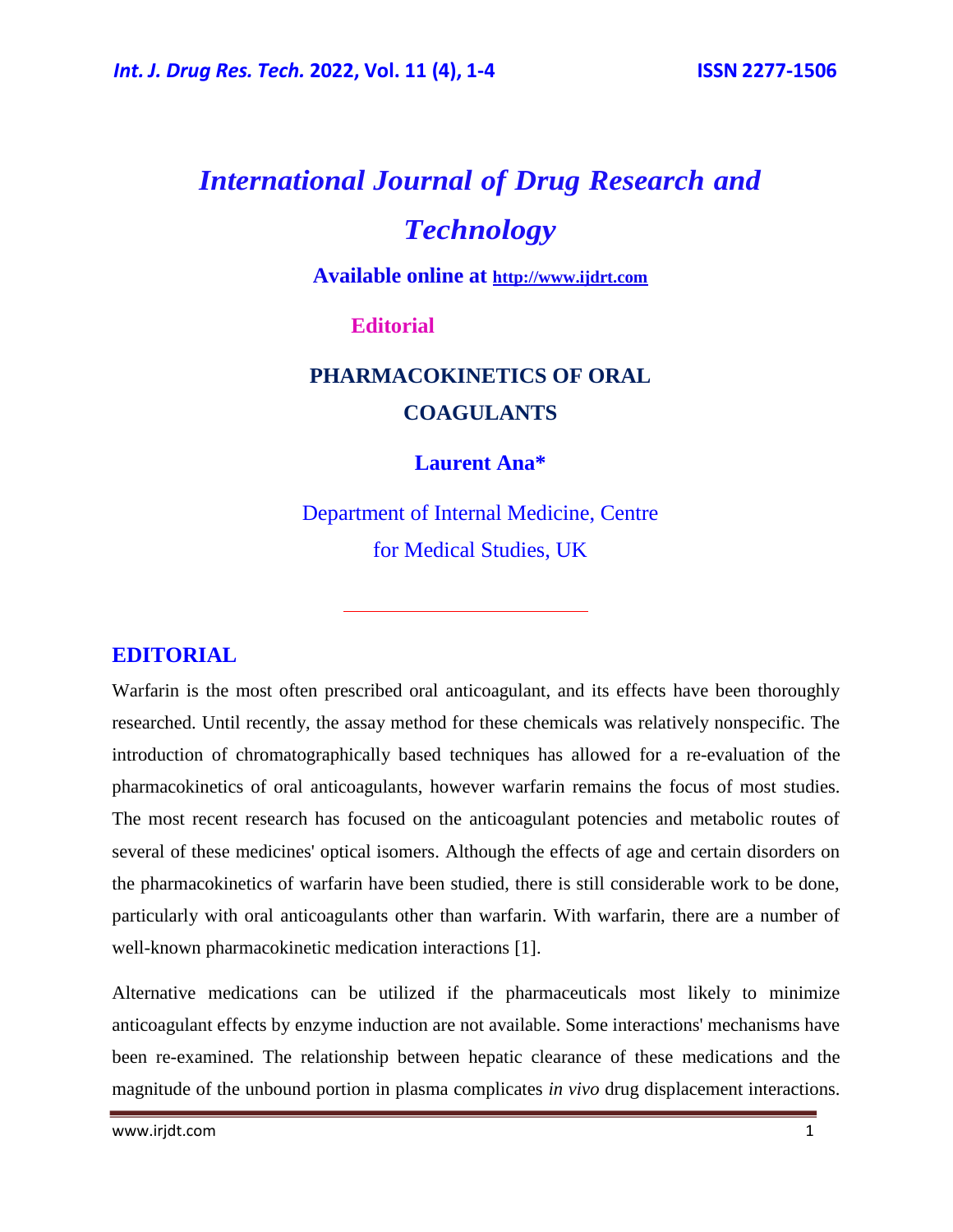#### *Int. J. Drug Res. Tech.* **2022, Vol. 11 (4), 1-4 ISSN 2277-1506**

The potentiation of anticoagulant effect caused by interactions between phenylbutazone and warfarin and metronidazole and warfarin has been attributed to a suppression of the metabolism of the more potent S isomer of warfarin [2].

The availability of non-vitamin K antagonist oral anti-coagulants alongside vitamin K antagonists has provided a wider range of anti-coagulation options, but it has also necessitated a thorough understanding of the pharmacological properties of each of these drugs prior to use in order to maximize therapeutic benefit while minimizing patient harm. Covered areas In addition to its pharmacokinetic and pharmacodynamic features, a drug's action is determined by a combination of factors, including patient characteristics and environmental factors. It is critical to have a thorough comprehension of these concepts. Despite the abundance of data available, particularly on VKAs, our understanding of the pharmacology behind specific medication effects and inter-individual variability remains restricted [3].

Understanding these is becoming more important, with a focus on pharmacogenomics and medication development. The emergence of innovative oral anticoagulants (OACs), which, unlike traditional oral vitamin K antagonists, are administered at fixed doses and have a decreased possibility for medication and food interactions, has increased the opportunity for effective therapy of venous and arterial thromboembolic illnesses in recent years. When compared to VKAs like warfarin and established parenteral medicines like unfractionated heparin and low molecular weight heparin, these medications have similar or better effectiveness and safety characteristics. The innovative OACs work by directly targeting certain components in the coagulation cascade, hence reducing thrombotic processes [4].

The complete characterization of these medicines' pharmacokinetic (PK) and pharmacodynamic (PD) profiles has been an important part of their clinical development. A thorough collection of phase I and II studies addressing PK and PD in both healthy participants and patients receiving the drug for active prevention or treatment of thrombosis has backed up the phase III clinical trial program for rivaroxaban. These investigations have shown that rivaroxaban has predictable PK and PD properties, allowing for set oral dosage regimens, as well as characterizing other essential factors, such as the limited clinically significant drug–drug interactions. Novel OACs, unlike classic anticoagulants like VKAs and heparins, are designed to inhibit specific single targets in the coagulation cascade.

www.irjdt.com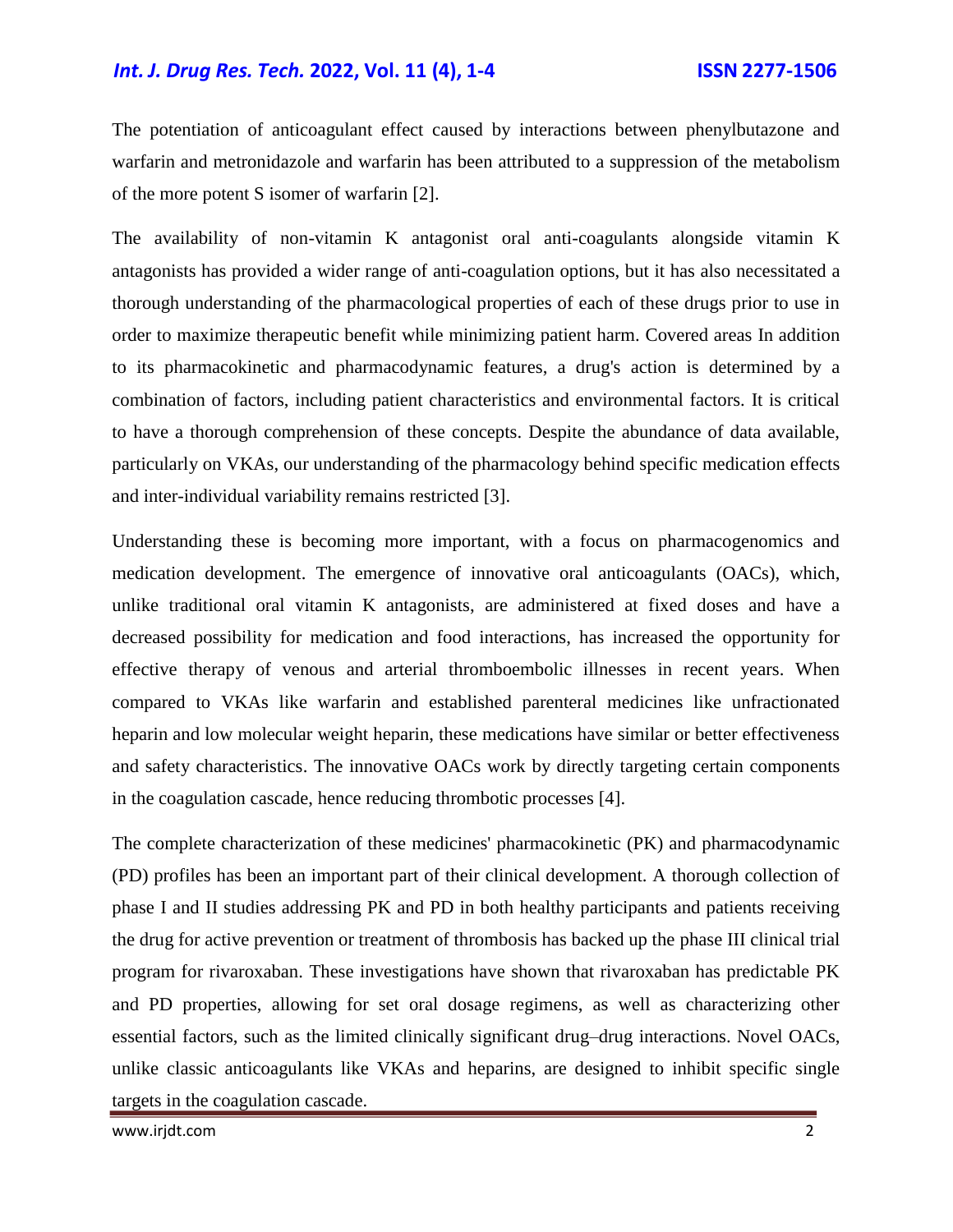#### *Int. J. Drug Res. Tech.* **2022, Vol. 11 (4), 1-4 ISSN 2277-1506**

Rivaroxaban and apixaban are Factor Xa inhibitors, whereas dabigatran is a thrombin inhibitor (Factor IIa). In addition, the parenteral drug fondaparinux suppresses Factor Xa in an indirect manner. Rivaroxaban, the first oral direct Factor Xa inhibitor, was created to target Factor Xa particularly for numerous reasons. Factor Xa is responsible for converting prothrombin (Factor II) to thrombin at the crossroads of the intrinsic and extrinsic routes in the coagulation process (Factor IIa). Rivaroxaban was found to be extremely selective for Factor Xa in preclinical trials, with an inhibitory efficacy >10,000-fold higher than for similar serine proteases and a constant of inhibition. Rivaroxaban was found to suppress free, prothrombinase-associated, and clotassociated Factor Xa without affecting platelet aggregation directly [5].

#### **REFERENCES**

- 1. Kelly JG, O'Malley K (1979). [Clinical pharmacokinetics of oral anticoagulants.](https://link.springer.com/article/10.2165/00003088-197904010-00001) *Clin Pharmacokinet* 4:1-5.
- 2. Tahir F, Riaz H, Riaz T, Badshah MB (2013). [The new oral anti-coagulants and the phase](https://thrombosisjournal.biomedcentral.com/articles/10.1186/1477-9560-11-18)  [3 clinical trials-A systematic review of the literature.](https://thrombosisjournal.biomedcentral.com/articles/10.1186/1477-9560-11-18) *Thrombosis J* 11:1-8.
- 3. Fawzy AM, Yang WY, Lip GY (2019). [Safety of direct oral anticoagulants in real–world](https://www.tandfonline.com/doi/abs/10.1080/14740338.2019.1578344)  [clinical practice: Translating the trials to everyday clinical management.](https://www.tandfonline.com/doi/abs/10.1080/14740338.2019.1578344) *Expert Opin Drug Saf* 18:187-209.
- 4. Vakharia VN, Tai D, Marcus H (2015). [New oral anti-coagulants: Implications for](https://www.tandfonline.com/doi/abs/10.3109/02688697.2014.997667)  [neurosurgery.](https://www.tandfonline.com/doi/abs/10.3109/02688697.2014.997667) *Br J Neurosurgery* 29:182-188.
- 5. Brunetti ND, Gesuete E, Di Biase M (2017). [Direct oral anti-coagulants compared with](https://www.sciencedirect.com/science/article/abs/pii/S0167527316348197)  [vitamin-K inhibitors and low-molecular-weight-heparin for the prevention of venous](https://www.sciencedirect.com/science/article/abs/pii/S0167527316348197)  [thromboembolism in patients with cancer: A meta-analysis study.](https://www.sciencedirect.com/science/article/abs/pii/S0167527316348197) *Int J Cardio* 230:214- 221.